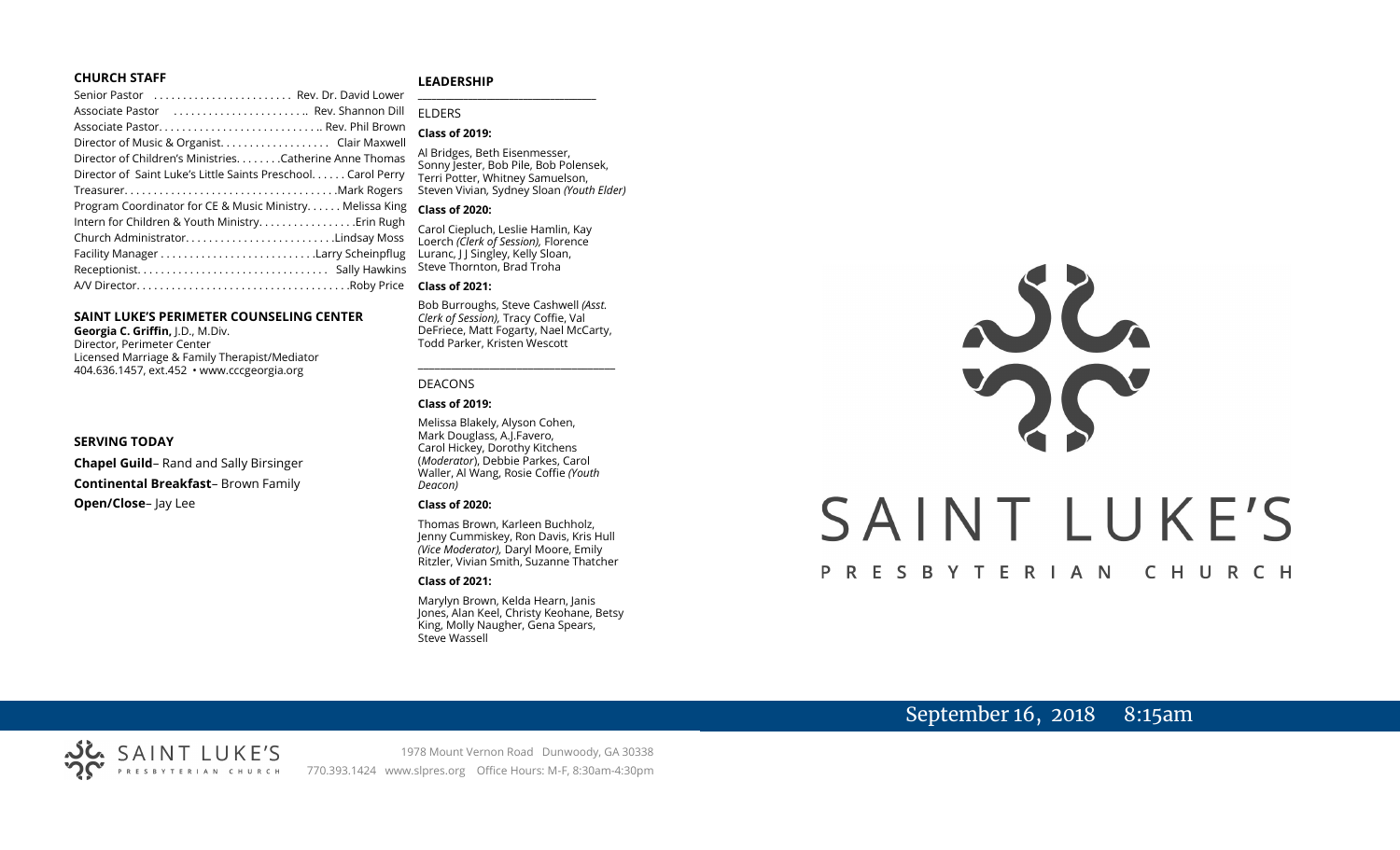

1978 Mount Vernon Road • Dunwoody, Georgia 30338 770.393.1424 • www.slpres.org

# **September 16, 2018**

Seventeenth Sunday after Pentecost

### **Liturgical Color:** Green

*Liturgical colors can orient us to the season of the church year and help to engage the sense of sight in worship. Green is used for all other time periods (called Ordinary Time) not marked by a specific festival or season.*

**Flowers:** *The flowers today are given to the glory of God and in celebration of Daryl and Nancy Moore's 50th wedding anniversary.*

# **SUNDAY SCHEDULE**

8:15am Chapel Communion Service 9:15am Sunday School 10:30am Sanctuary Worship Service *Nursery available at all services and Sunday School.* 

# MISSION

Responding to God's call and empowered by the Holy Spirit, we invite all to join us in knowing, serving, and sharing Jesus Christ here and around the world.

# VISION

To be a beacon of faith, hope, and love– every member an active disciple in Christ's ministry.

### **WELCOME, GUESTS!**  We are delighted you are worshipping with us.

**DURING** the Welcome, please print the requested information on the Friendship Pad and pass the Friendship Pad down the pew.

**AFTER** the worship service, please join us outside the Chapel where our Pastors will be available to answer questions and provide you with a loaf of freshly-baked bread.

**FOR MORE** information about our programs, ministries or membership, please contact one of our Pastors at 770.393.1424, or visit our website: slpres.org.

# **THAT ALL MAY WORSHIP**

**ASSISTIVE** hearing devices, large print hymnals, large print bulletins and back cushions are available. Please contact an usher for further assistance.  $\Box$ 

**CHILDREN** are a precious part of our church family, and we welcome them in worship. Worship notebooks and tactile activities are available on the table just outside the Chapel doors. For your convenience, there is a Family Restroom located in the administrative office's hallway, on the first floor, near the main lobby.

**HAVE YOU LOGGED ON TO REALM?** — We

have a new database and we need you to log in! Why? So we have your most up-to-date information! You can access realm at: [https://onrealm.org,](https://onrealm.org) or by going to the member login tab at the top of our website. If you are a previous user of the former system you should be able to log in using the same credentials as before: your primary email account and your password. (Some previous passwords may not have the correct amount of digits and may need to be reset.) If you don't remember your password you can use the password reset function that is present on the login screen. If you have difficulty or if you are a  $1<sup>st</sup>$  time user of our online services then send an email to [realm@slpres.org](mailto:realm@slpres.org) and someone will respond and help you.

**CONSTITUTION WEEK—** September 17-23 commemorates the signing of the Constitution of the United States of America. This Constitution Week marks the 231st anniversary of the signing of this great document. Constitution week was initiated by the Daughters of the American Revolution (DAR). The DAR is a patriotic organization that encourages education and historic preservation across America. Please see the display in the lobby.

**IOH VOLUNTEERS NEEDED —** Interfaith Outreach Home (IOH) provides transitional housing for families who are homeless. On the third Thursday of each month, when the adults have life skills training, St. Luke's provides and delivers a meal which feeds about 10 adults and 15 children. Meal expenses are reimbursable by Saint Luke's. Volunteers are needed for Thursday, September 20<sup>th</sup> and October 18<sup>th</sup>. Please Sign up in the lobby or contact Al Bridges at 770-394-6581 or bridgtr@aol.com.

# **OWLS LUNCHEON ON SEPTEMBER 25** —

Whooo are the owls, you ask? We're a group of Older, Wiser, Loving seniors, many of who you see in Church each Sunday, and participating in many activities around the Church. Join us for our monthly luncheons, Christmas open house, programs, and end-of-year picnic. Hope to see some new faces and former members on Tuesday, September 25 at 11:30 am in the Great Hall. It's \$6 pp and first timers are FREE! If you have any questions, please contact Nancy Self at nself@comcast.net.

# **TONIGHT! FAITH AND PARENTING POT-**

**LUCK—** At the Lowers (4696 Devonshire Road), 5:15—6:45pm, Sept. 16. Topic: What we want our kids to take away from our parenting of them.

# **SAINT LUKE'S UPCOMING EVENTS**

- Wednesday, September 19 FEAST Begins
- Tuesday, September 25 SLLS Family Fun Night
- Sunday, October 14 Pernoshal Park Picnic & Blessing of the Pets
- Sunday, October 28 Trunk-N-Treat
- Sunday, November 11 Celebrate the Arts, Family Promise Benefit Concert
- Sunday, November 18 City of Dunwoody, Electronics Recycling Event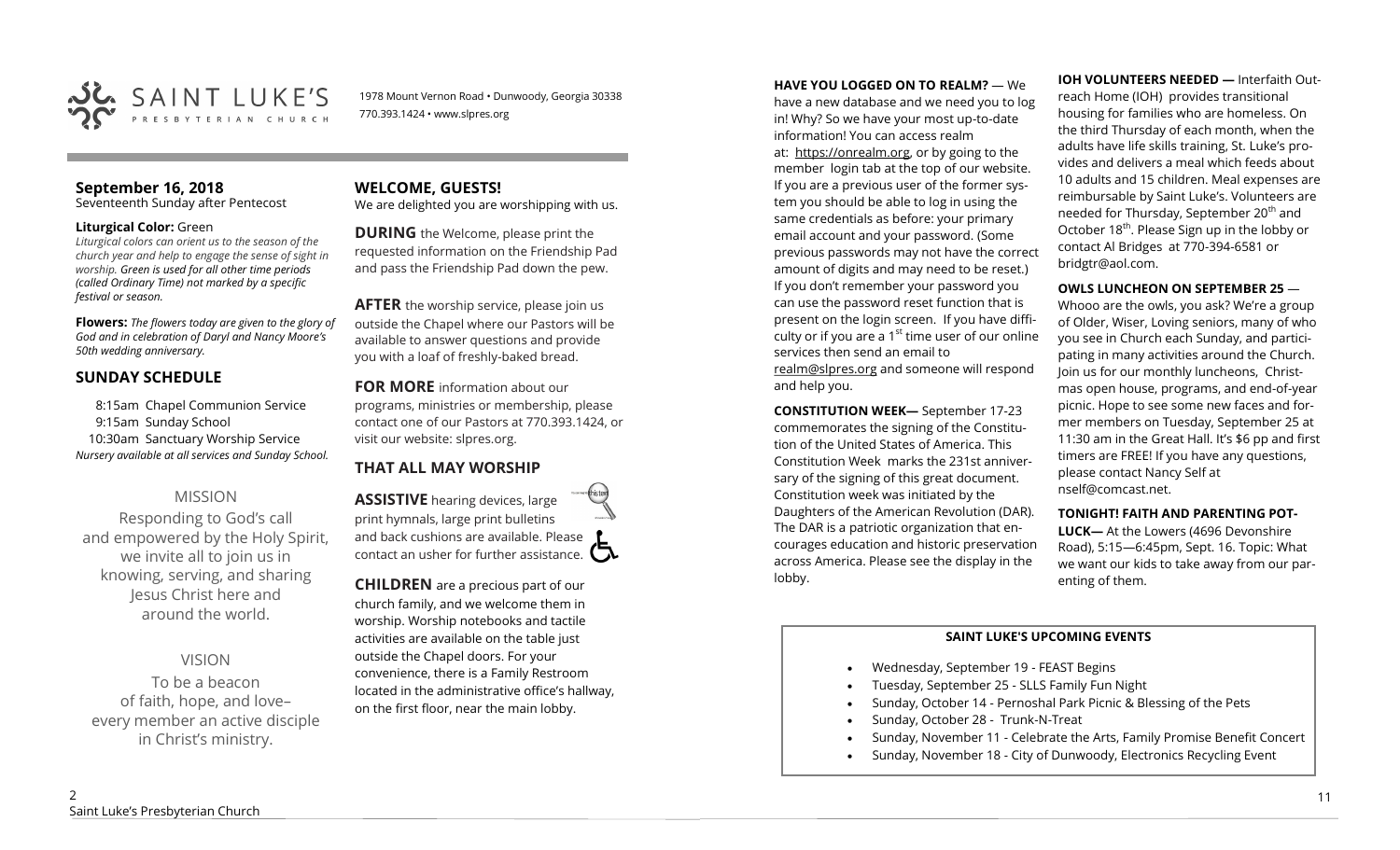# S P L A S H ! CHILDREN'S MINISTRIES

**Catherine Anne Thomas cathomas@slpres.org / 770.393.1424 ext. 228** 

### **REGISTER YOUR CHILDREN ON REALM!**

Please let us know all the important information about each child in your family so we can better serve them with classes and events. Go to the slpres.org home page and look for the Children's Ministry post with details on how to register.

**\_\_\_\_\_\_\_\_\_\_\_\_\_\_\_\_\_\_\_\_\_\_\_\_\_\_\_\_\_\_\_\_\_\_\_\_\_\_\_\_\_\_\_\_\_\_\_\_\_\_\_\_\_\_\_\_\_\_\_\_\_\_\_\_\_\_\_\_\_\_\_\_\_\_\_\_\_\_\_\_\_\_\_\_\_\_\_\_\_\_\_\_\_\_\_\_\_\_\_\_\_\_\_\_\_\_** 

### **BREAKFAST CLUB BEFORE SUNDAY SCHOOL!**

All first through fifth graders are invited to "ease in" to class time from 9:15 to 9:30am in the Sheppard Hall Loft. Come for eye-opening snacks, low-key activities, and conversation with friends and teachers!

# **SACREMENT SUNDAYS BEGIN IN OCTOBER**

Beginning Sunday, October 7, on the first Sunday of each month our children ages PreK through  $3^{rd}$  grade are invited to join a worship workshop after Tell Us Our Story at 10:30 worship. We will focus on Communion in October, November, December, and January; and Baptism will be our topic in March, April, and May. We will learn the how's and the why's of these important sacraments through stories, games, and other activities. For more information, please contact [cathomas@slpres.org.](mailto:cathomas@slpres.org) 

# **SAVE THE DATE: TRUNK–N-TREAT IS SUNDAY, OCTOBER 28!**

Trunk-n-Treat is Sunday, October 28! Here is the schedule of events:

4:30pm Carnival

5:30pm Candy Collecting

6pm Dinner in the Great Hall

# MUSIC MINISTRY

**Clair Maxwell clairmaxwell@slpres.org / 770.393.1424 ext. 227**   $\_$  , and the set of the set of the set of the set of the set of the set of the set of the set of the set of the set of the set of the set of the set of the set of the set of the set of the set of the set of the set of th

# **WEDNESDAY, SEPTEMBER 19**

Cherub Choir and Westminster Choir resume, both at 5pm. Cherub Choir meets in Room 203 and Westminster Choir meets in the Choir Room.

# **THE CHOIR NEEDS YOU**

10

YOU should be in a choir this fall! Choirs are fun opportunities for: getting to know other church members, growing in your personal knowledge and faith, and enhancing your worship experience. Contact Clair about more information on one of our choirs.

# **In Preparation for Worship**

"This is the truth of God: all creation is one holy web of relationships, and gifts meant for all. That creation vibrates with the pain of all its parts, because its true destiny is joy." *- Julie Polter*

# **Prelude** Savior, Like a Shepherd Lead Us *arr. Larry Shackley* **Prelude**

# **Welcome and Announcements**

*If you are new to Saint Luke's today, welcome, we are so glad you are here! We have a gift of fresh bread we would love to give to you as a token of our gratitude. Please introduce yourself after worship to receive your welcome gift.*

*Please take the time now to fill out the Friendship Pads situated at the end of each pew. Write down your names and pass the pad down the pew, so that you may greet your pew neighbors by name and that we may know you are here.*

# **Call to Worship\***

(*Barach ata Adonai, "blessed are you, O Lord," is a Hebrew prayer of praise.)*

- Leader: Baruch ata Adonai. Blessed are You, Adonai our God, the God of our fathers and mothers, God of Abraham and Isaac and Jacob.
- **People: God of Sarah, God of Rebecca, God of Rachel, and God of Leah.**
- Leader: You are the great, mighty, and awesome God,
- **People: who bestows loving kindness, creates everything out of love.**
- Leader: You remember the love of our fathers and mothers,
- **People: and bring redemption to their children's children.**
- Leader: Sovereign, Deliverer, Helper and Shield,
- **People: Blessed are You, Adonai, Sarah's Helper, Abraham's Shield.**
- **Opening Hymn #49\*** The God of Abraham Praise

# **Call to Confession\***

Leader: The Lord be with you. **People: And also with you.** Leader: Let us pray.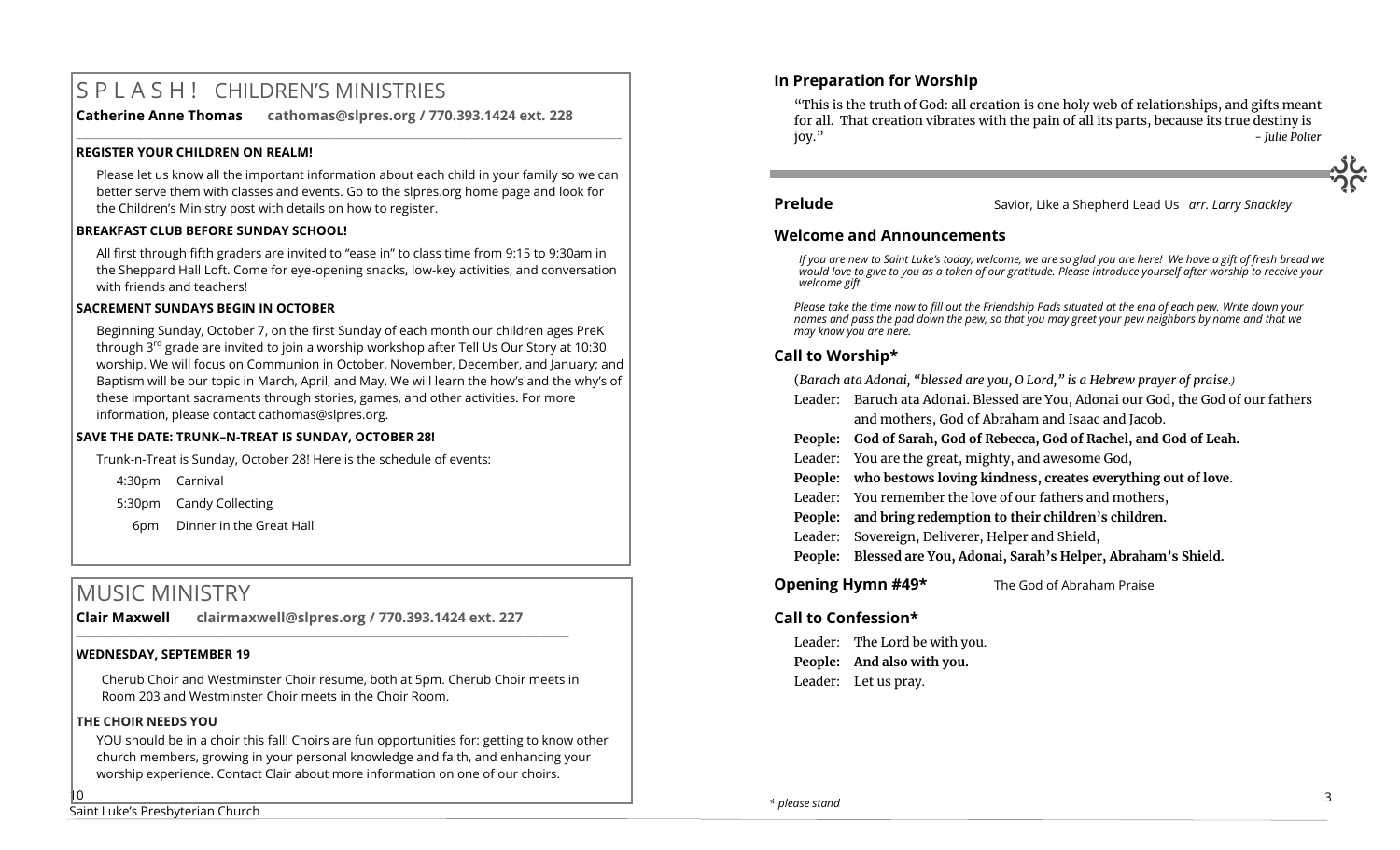# **Prayer of Confession\***

**O God of the Covenant, You promised Abraham and his descendants Your blessings if we would walk in Your ways. We confess that we have strayed from Your path. We have claimed blessing for ourselves while denying it to others. We have often judged other children of Abraham as not worthy of the promise. We have trusted in our own wisdom rather than in Your gentle leading. Forgive us for finding our own way and claiming our own identity. Help us to heed your call and go to the place You show us in Jesus Christ. Hear now the silent prayers on our hearts...** *(Silence is kept for personal reflection.)*

Leader: Lord, in your mercy. **People: Hear our prayer. Amen.**

# **Assurance of Forgiveness\***

**Song of Praise #606\*** Praise God, from Whom All Blessings Flow

**Praise God from whom all blessings flow, praise God all creatures here below. Praise God above, ye heavenly host, praise Father, Son and Holy Ghost. Amen.**

# **Passing the Peace of Christ\***

Leader: May the peace of Christ be with you. **People: And also with you.** 

# **Prayer for Illumination**

### **Scripture Reading** Genesis 12:1-9, *page 10 of the Old Testament*

Leader: The Word of the Lord. **People: Thanks be to God.** 

**Tell Us Our Story Catherine Anne Thomas Catherine Anne Thomas** 

*Children are always welcome to stay in worship and creative worship activities are available in the narthex.. If preferred, parents may take their child(ren) to child care in Room 114.*

**Sermon** The Original Call" **David Lower** David Lower

# ADULT MINISTRY

**Shannon Dill shannondill@slpres.org / 770.393.1424 ext. 229** 

### **ADULT SUNDAY SCHOOL**

Individual classes have begun. Please see the website for a full description of each class. (http://slpres.org/program-ministries/adult-ministry/sunday-school)

 $\_$  ,  $\_$  ,  $\_$  ,  $\_$  ,  $\_$  ,  $\_$  ,  $\_$  ,  $\_$  ,  $\_$  ,  $\_$  ,  $\_$  ,  $\_$  ,  $\_$  ,  $\_$  ,  $\_$  ,  $\_$  ,  $\_$  ,  $\_$  ,  $\_$  ,  $\_$ 

Faith Foundations: Room 232 House to House: Room 203 Seasons of the Spirit: Room 231/233 Soul Food: Room 234/236

### **FRIDAY MORNING MEN'S BIBLE STUDY**

Fellowship and Bible study every Friday from 6:40-8am in the Parlor with Dan Joyce.

### **BIBLE STUDY: "WAYFARERS"**

Come join David, Shannon or Phil as this week's preacher leads a study of the scripture for the upcoming Sunday's worship. Meet on Wednesdays at 10am in the church library.

### **#BETHEGOOD** *Living What We Believe*

Are you yearning to grow deeper in your faith so that your life might better reflect what you believe? Then "Be The Good" might be for you! This small group will:

meet monthly, September to May, on the 3<sup>rd</sup> Thursday of each month at 7:30 pm (a morning option will be considered if interest is there!),

commit to easy but important readings throughout the month,

commit to attend worship,

commit to participate in mission and outreach opportunities,

commit to daily prayer time & devotionals,

seek to live your daily life in a way that reflects that there is good in the world and that God is calling us to be the good in whatever way we can.

Contact Shannon Dill to sign up or for more information!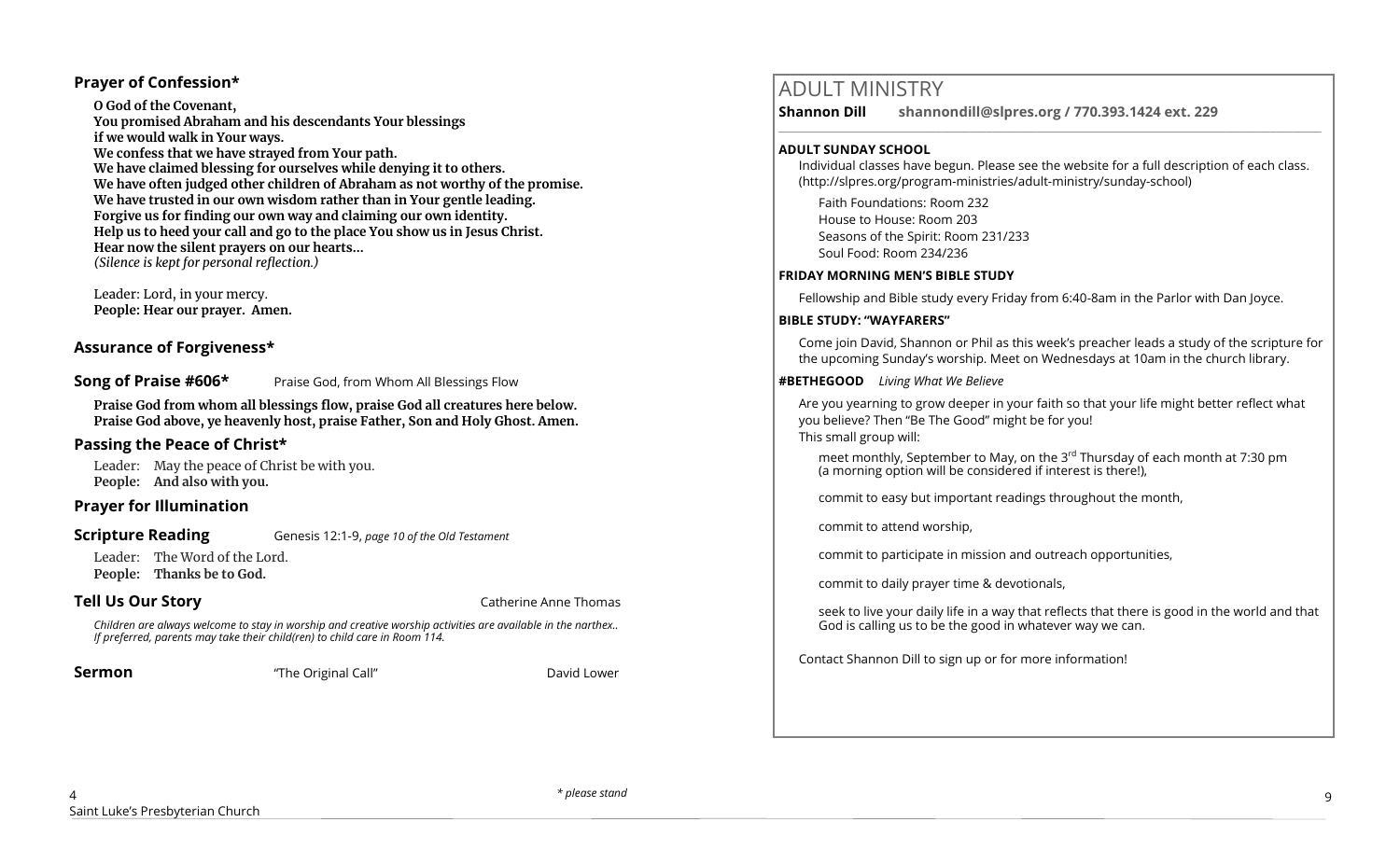# YOUTH MINISTRY

**Phil Brown philbrown@slpres.org / 770.393.1424 ext. 238** 

\_\_\_\_\_\_\_\_\_\_\_\_\_\_\_\_\_\_\_\_\_\_\_\_\_\_\_\_\_\_\_\_\_\_\_\_\_\_\_\_\_\_\_\_\_\_\_\_\_\_\_\_\_\_\_\_\_\_\_\_\_\_\_\_\_\_\_\_\_\_\_\_\_\_\_\_\_\_\_\_\_\_\_\_\_\_\_

# **HERE'S WHAT'S COMING UP IN YOUTH MINISTRY:**

# **SEPTEMBER 16**

•**Sunday School:** We will meet upstairs in the youth room at **9:15am**

- •**Confirmation Start:** We will meet in the Library at **9:15am**. Let Phil or Melissa know if you'd like to join.
- •**Middle School:** We will meet at the church from **5-6:30pm**

•**High School:** We will meet at the Pile home (5217 Redfield Ct, Dunwoody) from **7-8:30pm**

# **HIGH SCHOOL RETREAT**

We will head up to Mountain T.O.P. **September 28th- 30th** for a fun and refreshing week end! **Parents:** we need drivers and would love to have you, register online as an adult if you'd like to come.

If you're not registered and would like to go, please register **ASAP** at <http://tiny.cc/c8ykxy>

Affirmation of Faith\* **Apostles'** Creed **I believe in God, the Father Almighty, Maker of heaven and earth, and in Jesus Christ, his only Son, our Lord; who was conceived by the Holy Ghost, born of the Virgin Mary, suffered under Pontius Pilate; was crucified, dead, and buried; he descended into hell; the third day he rose again from the dead; he ascended into heaven, and sitteth on the right hand of God the Father Almighty; from thence he shall come to judge the quick and the dead. I believe in the Holy Ghost; the holy catholic Church; the communion of saints; the forgiveness of sins; the resurrection of the body; and the life everlasting. Amen.**

# **Offering Invitation**

*Giving is a tangible sign of worship. If you give electronically, there is a blue, laminated, electronic giving card in the pew rack to place in the offering plate as it is passed.*

# **Offertory**

# **Song of Thanksgiving**

**We give Thee but Thine own, whate'er the gift may be; All that we have is Thine alone, a trust, O Lord, from Thee.**